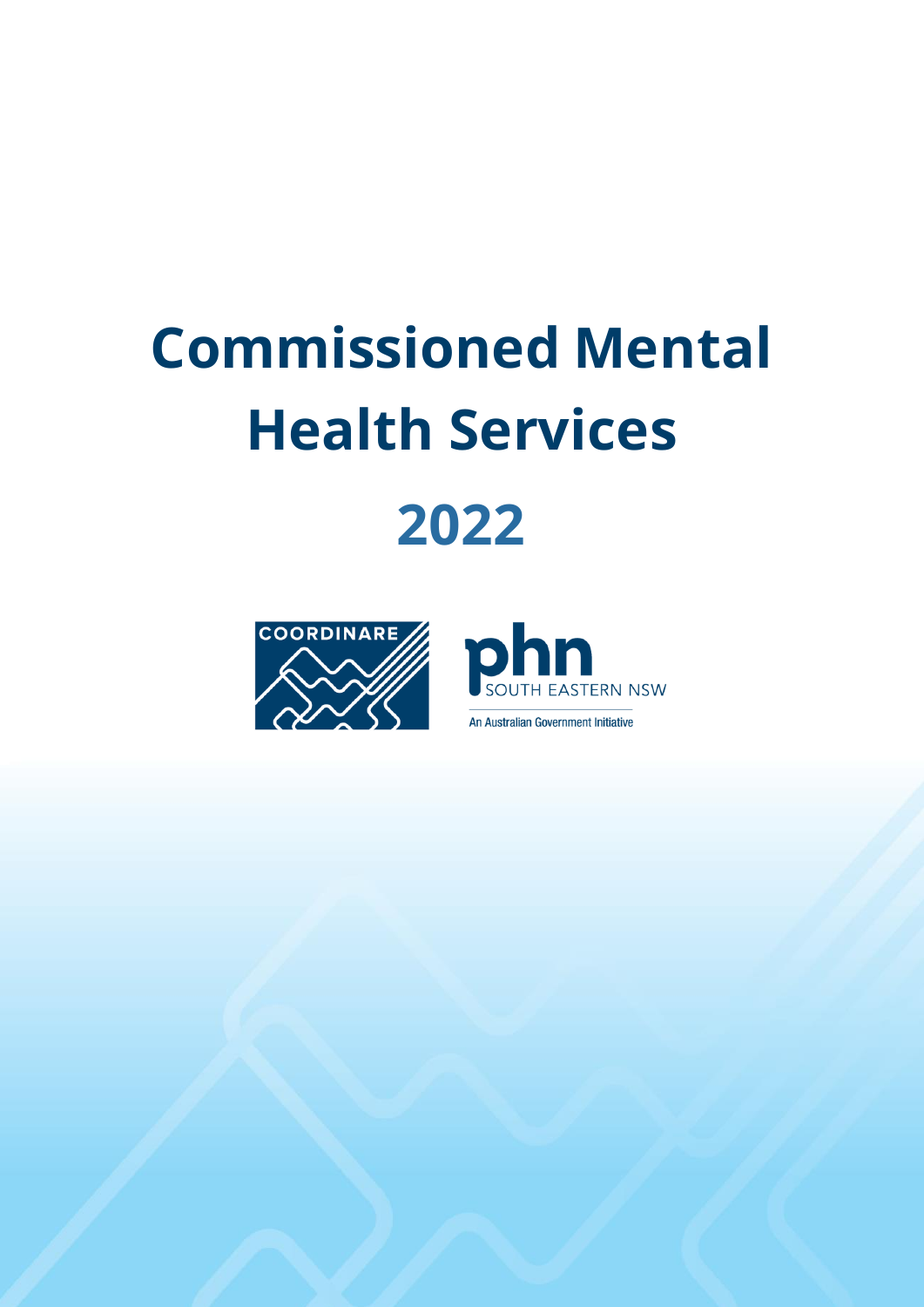

## A stepped care approach to mental health service provision in South Eastern NSW

COORDINARE uses an integrated mental health and suicide prevention approach ('stepped care') to guide mental health activity. All regional mental health planning and commissioning of services is founded upon this approach.

A stepped care approach to mental health service provision involves the following elements:

- 1. stratification of the population into different 'needs groups', ranging from whole of population needs for mental health promotion and prevention, through to those with severe, persistent and complex conditions
- 2. setting interventions for each group this is necessary because not all needs require formal intervention
- 3. defining a comprehensive 'menu' of evidence-based services required to respond to the spectrum of need
- 4. matching service types to the treatment targets for each needs group and commissioning / delivering services accordingly.

An individual is matched to the intervention level that most suits their need. They do not have to start at the lowest, least intensive level of intervention in order to access a different 'step'. Rather, they have their service level aligned to their requirements at the time of entering the mental health system.

## The five steps in stepped care:



You can find a map of COORDINARE's region, South Eastern NSW, [here](https://www.coordinare.org.au/about-us/our-region/about-south-eastern-nsw/). The Illawarra Shoalhaven covers local government areas (LGAs) 1–4. Southern NSW covers LGAs 5–12.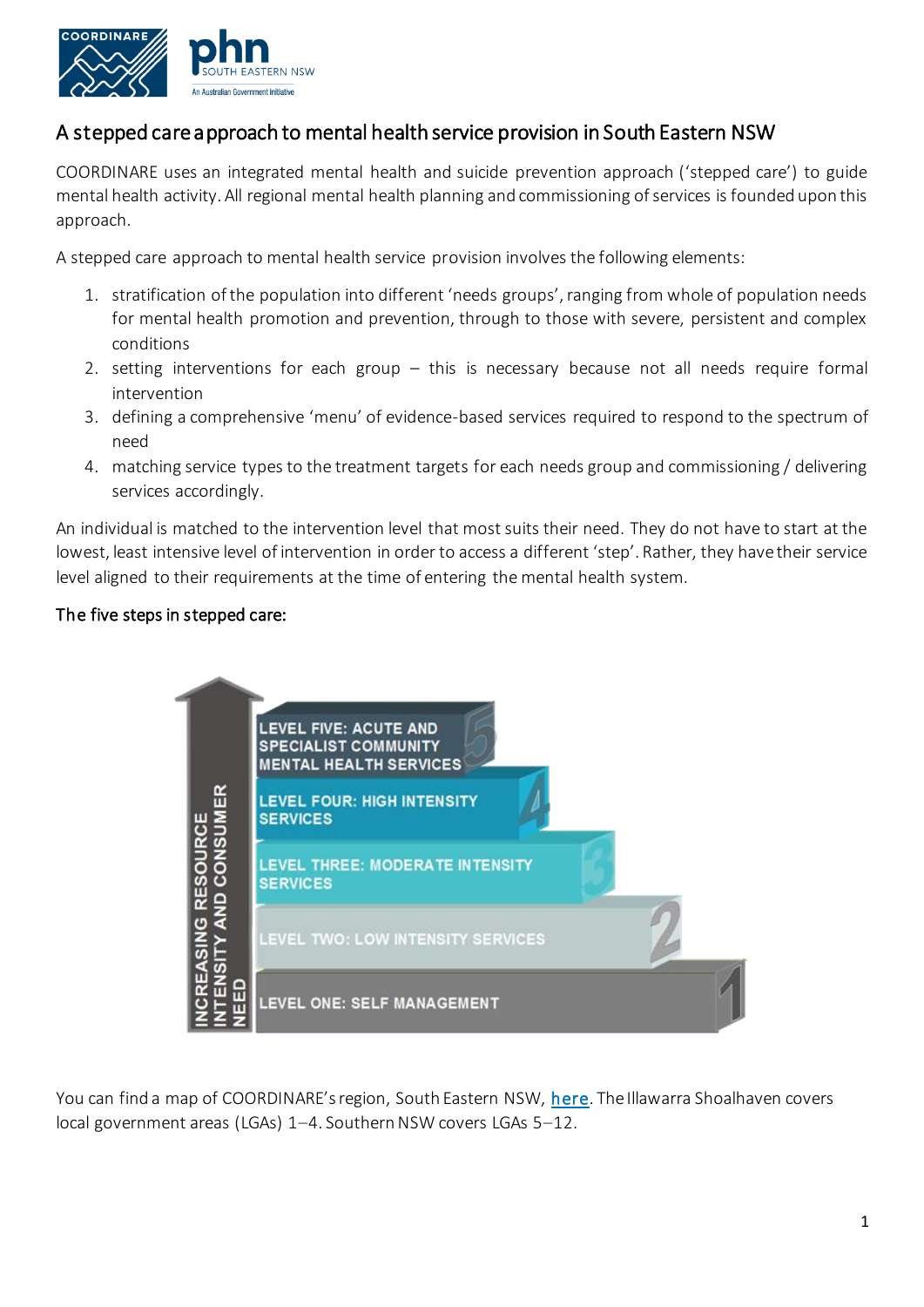



| <b>COORDINARE funded mental health &amp; suicide prevention services</b>                                         |                                                                                                                                                                                                                                |                                         |                                                                                                                                                                                                                                                                                                                |  |
|------------------------------------------------------------------------------------------------------------------|--------------------------------------------------------------------------------------------------------------------------------------------------------------------------------------------------------------------------------|-----------------------------------------|----------------------------------------------------------------------------------------------------------------------------------------------------------------------------------------------------------------------------------------------------------------------------------------------------------------|--|
| Program name                                                                                                     | <b>Type of service</b>                                                                                                                                                                                                         | <b>Locations</b>                        | Service provider details                                                                                                                                                                                                                                                                                       |  |
| <b>Head to Health</b><br>assessment and<br>referral line<br>All stepped care<br>levels                           | Warm transfer to all levels of<br>mental health care (1-5)                                                                                                                                                                     | telephone                               | <b>Head to Health Initial</b><br><b>Assessment and Referral</b><br>service<br>1800 595 212<br>Monday to Friday, 8.30am to<br>5pm (except public holidays).                                                                                                                                                     |  |
| <b>Head to Health</b><br>Hub<br><b>STEPPED CARE</b><br>Level <sub>3</sub><br><b>STEPPED CARE</b><br>Level 4      | Psychological therapy, as part<br>of a multidisciplinary team, to<br>support the mental health of<br>people of all ages, struggling<br>during extended lockdown.<br>Delivered face-to-face or via<br>telehealth.               | Illawarra<br>Shoalhaven<br>Southern NSW | <b>Family Services Australia</b><br>1800 372 000 (option 2)<br>coordinare.org.au/for-<br>health-professionals/health-<br>priorities/mental-health-and-<br>suicide-<br>prevention/headtohealth                                                                                                                  |  |
|                                                                                                                  | <b>Children and Young People</b>                                                                                                                                                                                               |                                         |                                                                                                                                                                                                                                                                                                                |  |
| <b>Connect for</b><br><b>Kids</b><br><b>STEPPED CARE</b><br>Level <sub>2</sub><br><b>STEPPED CARE</b><br>Level 3 | Psychological therapy for<br>children and young people in<br>non-metro areas aged 0-15<br>years and their families.<br>Referral from a doctor or<br>school is required to access<br>this service. Delivered via<br>telehealth. | Shoalhaven<br>Southern NSW              | <b>Royal Far West</b><br>1800 500 061<br>royalfarwest.org.au/program<br>/telecare-for-kids                                                                                                                                                                                                                     |  |
| headspace<br><b>STEPPED CARE</b><br>Level 2<br><b>STEPPED CARE</b><br>Level 3                                    | Health professionals support<br>children and young people<br>aged 12-25 with mental and<br>physical health, alcohol and<br>other drugs, and work and<br>study. Visits are confidential.                                        | Illawarra<br>Shoalhaven<br>Southern NSW | <b>Relationships Australia</b><br>Batemans Bay:<br>1800 718 383<br><b>Grand Pacific Health</b><br>Bega: 1800 959 844<br>Goulburn: (02) 4824 4944<br>Yass: (02) 4824 4950<br>Nowra: (02) 4446 7300<br>Wollongong: (02) 4220 7660<br><b>Marathon Health</b><br>Queanbeyan:<br>(02) 6298 0300<br>headspace.org.au |  |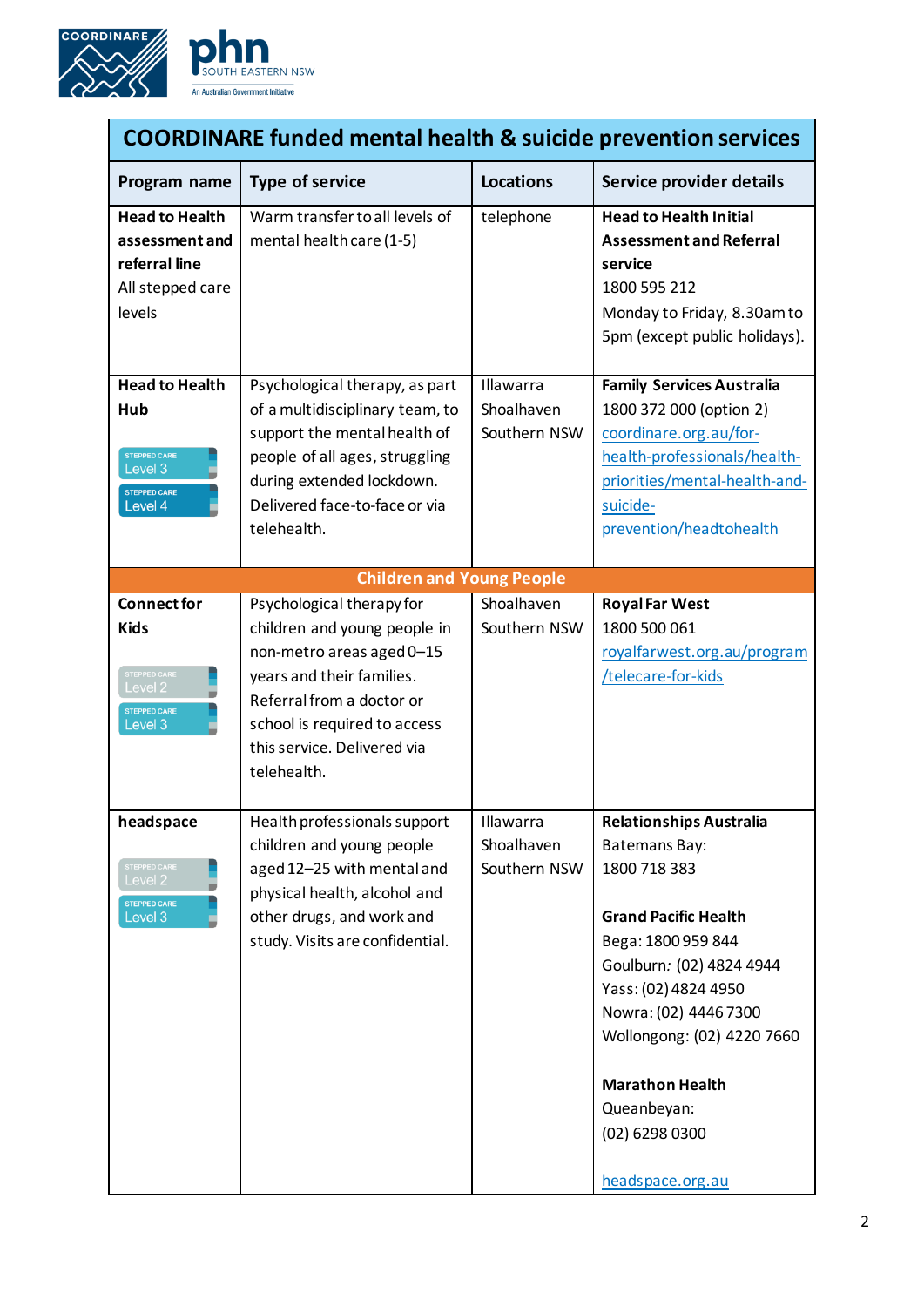



| <b>NewAccess</b><br>STEPPED CARE<br>Level <sub>2</sub><br><b>STEPPED CARE</b><br>Level 3     | A six-session coaching service<br>using Cognitive Behavioural<br>Therapy. For anyone aged 12<br>or older who feels stressed,<br>anxious or overwhelmed<br>about everyday life<br>challenges, such as work,<br>study, relationships, health,<br>and loneliness. Available in<br>person, via phone or videocall. | Illawarra<br>Shoalhaven<br>Southern NSW | Wellways Australia<br>1300 921 535 (option 1)<br>wellways.org.au/our-<br>services/newaccess                                                                                            |
|----------------------------------------------------------------------------------------------|----------------------------------------------------------------------------------------------------------------------------------------------------------------------------------------------------------------------------------------------------------------------------------------------------------------|-----------------------------------------|----------------------------------------------------------------------------------------------------------------------------------------------------------------------------------------|
|                                                                                              | <b>Adults</b>                                                                                                                                                                                                                                                                                                  |                                         |                                                                                                                                                                                        |
| Integrated<br><b>Recovery</b><br><b>Services</b><br><b>STEPPED CARE</b><br>Level 4           | Recovery-oriented services for<br>adults with severe and<br>complex episodic mental<br>health needs. Delivered by<br>mental health clinicians and<br>peer support workers with<br>lived experience of mental ill-<br>health.                                                                                   | <b>Illawarra</b><br>Southern NSW        | <b>Grand Pacific Health</b><br>1800 228 987<br>gph.org.au/our-health-<br>services/integrated-<br>recovery-services                                                                     |
| Commonwealth<br>Psychosocial<br><b>Supports</b><br>Program<br><b>STEPPED CARE</b><br>Level 4 | Psychosocial support service<br>for adults with episodic<br>mental health conditions.<br>Delivered by peer support<br>workers with lived experience<br>of mental ill-health to support<br>individual recovery goals in<br>groups and 1:1 support                                                               | Illawarra<br>Shoalhaven<br>Southern NSW | <b>Flourish Australia</b><br>1300 779 270<br><b>Neami National</b><br>(02) 4226 3277<br><b>One Door Mental Health</b><br>(02) 4474 0811<br><b>The Disability Trust</b><br>1300 347 224 |
| <b>NewAccess</b><br><b>STEPPED CARE</b><br>Level 2<br><b>STEPPED CARE</b><br>Level 3         | A six-session coaching service<br>using Cognitive Behavioural<br>Therapy. For anyone aged 12+<br>who feels stressed, anxious or<br>overwhelmed about everyday<br>life challenges, such as work,<br>study, relationships, health,<br>and loneliness. Available in<br>person, via phone or videocall.            | Illawarra<br>Shoalhaven<br>Southern NSW | <b>Wellways Australia</b><br>1300 921 535 (option 1)<br>wellways.org/our-<br>services/newaccess                                                                                        |
| Psychological<br><b>Therapies</b><br><b>STEPPED CARE</b><br>Level 3                          | Flexible psychological<br>therapies provided primarily<br>through in-person<br>consultations with a mental<br>health professional. See                                                                                                                                                                         | Illawarra<br>Shoalhaven<br>Southern NSW | <b>Grand Pacific Health</b><br>1800 228 987<br>gph.org.au/our-health-<br>services/therapy-and-<br>counselling-services                                                                 |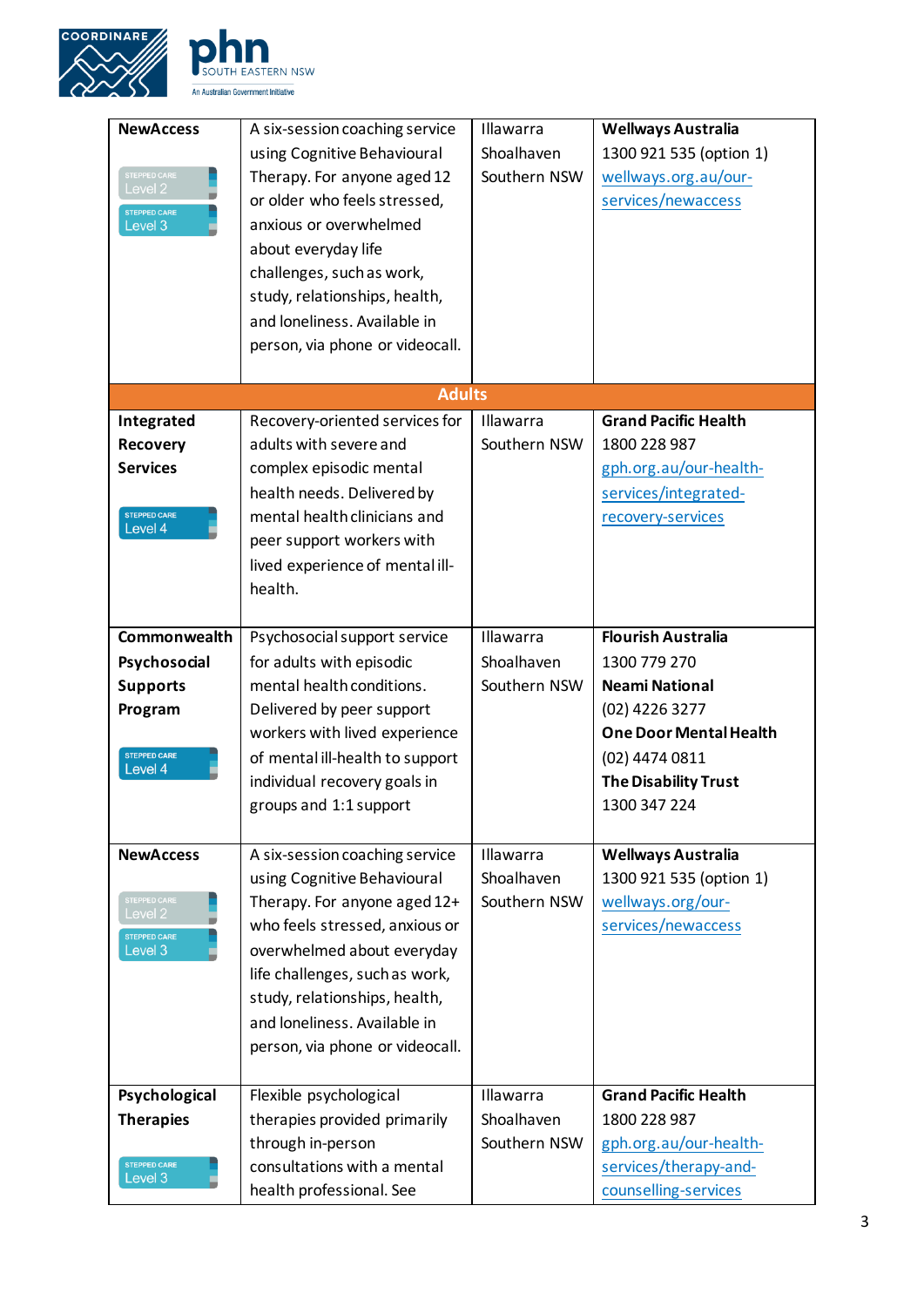



|                                | website for some specialty                          |                  |                                                  |
|--------------------------------|-----------------------------------------------------|------------------|--------------------------------------------------|
|                                | services included.                                  |                  |                                                  |
|                                |                                                     |                  |                                                  |
| <b>RuralOutreach</b>           | Recovery-oriented services for                      | <b>Illawarra</b> | <b>Rural Outreach Mental</b>                     |
| <b>Mental Health</b>           | adults with severe and                              | (excluding       | <b>Health Service</b>                            |
|                                |                                                     |                  |                                                  |
| <b>Service</b>                 | complex episodic mental                             | Wollongong)      | (02) 4421 7525                                   |
|                                | health needs. Delivered by                          | Shoalhaven       | romhs.com.au                                     |
| <b>STEPPED CARE</b>            | mental health nurses.                               | Southern NSW     |                                                  |
| Level 4                        |                                                     |                  |                                                  |
|                                |                                                     |                  |                                                  |
| <b>Next Steps</b>              | A psychosocial program for                          | Illawarra        | <b>Grand Pacific Health</b>                      |
| Suicide                        | people aged 16+ who have                            | Shoalhaven       | 1800 228 987                                     |
| Prevention                     | presented in suicidal crisis to                     | Southern NSW     |                                                  |
| Aftercare                      |                                                     |                  |                                                  |
|                                | emergency departments or                            |                  |                                                  |
|                                | community mental health                             |                  |                                                  |
| <b>STEPPED CARE</b><br>Level 4 | teams. Staffed by skilled peer                      |                  |                                                  |
|                                | workers who work closely                            |                  |                                                  |
|                                | with the person to help                             |                  |                                                  |
|                                | reduce their risk and take                          |                  |                                                  |
|                                |                                                     |                  |                                                  |
|                                | steps towards the life they                         |                  |                                                  |
|                                | want.                                               |                  |                                                  |
|                                |                                                     |                  |                                                  |
|                                |                                                     |                  |                                                  |
|                                | <b>Older People</b>                                 |                  |                                                  |
|                                |                                                     |                  |                                                  |
| <b>Continuing 2 Be</b>         | Psychological therapy for                           | <b>Illawarra</b> | <b>Uniting</b>                                   |
| Me (C2bMe)                     | people living in residential                        | Shoalhaven       | 1800 422 263                                     |
|                                | aged care facilities and in the                     | Southern NSW     | (1800 C2bMe)                                     |
| <b>STEPPED CARE</b>            | community. For non-                                 |                  | parramattamission.org.au/c2                      |
| evel 2.                        | Indigenous people aged 65+                          |                  | bme/c2bme-sensw                                  |
| <b>STEPPED CARE</b><br>evel 3  | and Indigenous people aged                          |                  |                                                  |
|                                | $55+$ .                                             |                  |                                                  |
|                                |                                                     |                  |                                                  |
|                                |                                                     |                  |                                                  |
|                                | <b>Aboriginal and Torres Strait Islander People</b> |                  |                                                  |
| <b>Social and</b>              | Culturally safe social and                          | Illawarra        | <b>Illawarra Aboriginal Medical</b>              |
| emotional                      | emotional wellbeing services                        | Shoalhaven       | <b>Service</b>                                   |
| wellbeing                      | for Aboriginal and Torres Strait                    | Southern NSW     | (02) 4229 9495                                   |
| services                       | Islander people.                                    |                  | Illawarraams.com.au                              |
|                                |                                                     |                  |                                                  |
| <b>STEPPED CARE</b>            |                                                     |                  |                                                  |
| Level 2                        |                                                     |                  | <b>South Coast Medical Service</b>               |
| <b>STEPPED CARE</b>            |                                                     |                  | <b>Aboriginal Corporation</b>                    |
| Level 3                        |                                                     |                  | 1800 215 099                                     |
| <b>STEPPED CARE</b>            |                                                     |                  | southcoastams.org.au                             |
| Level 4                        |                                                     |                  |                                                  |
|                                |                                                     |                  |                                                  |
|                                |                                                     |                  | <b>Waminda South Coast</b><br>Women's Health and |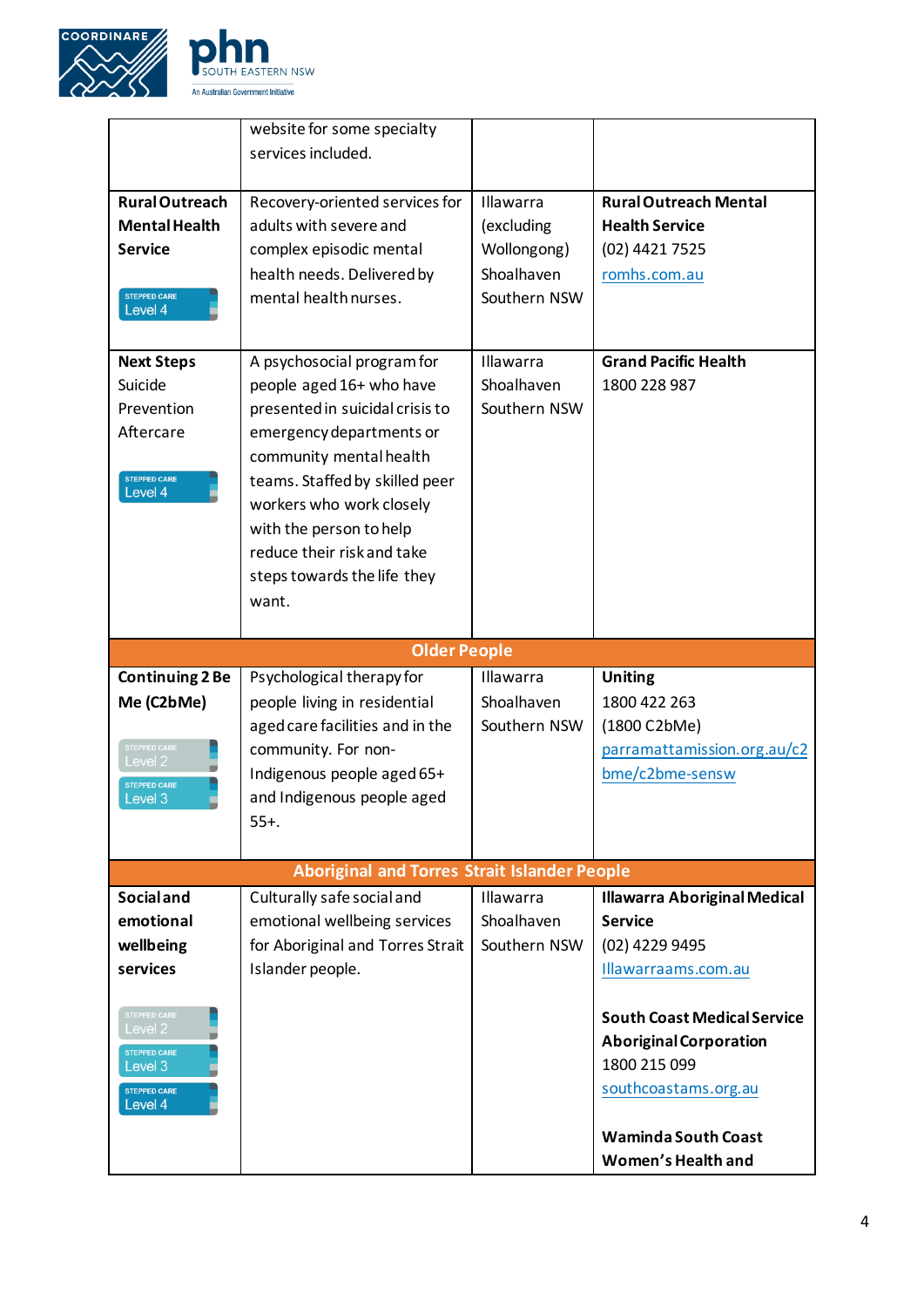



|                                                                                                                              |                                                                                                                                                                                                                                            |                            | <b>Welfare Aboriginal</b><br>Corporation<br>(02) 4421 7400<br>waminda.org.au<br>Katungul Aboriginal<br><b>Corporation Regional Health</b><br><b>&amp; Community Services</b><br>Narooma: (02) 4476 2155<br>Bega: (02) 6492 0532<br>Batemans Bay: (02) 4488<br>4050<br>katungul.com.au |  |  |
|------------------------------------------------------------------------------------------------------------------------------|--------------------------------------------------------------------------------------------------------------------------------------------------------------------------------------------------------------------------------------------|----------------------------|---------------------------------------------------------------------------------------------------------------------------------------------------------------------------------------------------------------------------------------------------------------------------------------|--|--|
| <b>Strong</b><br><b>Foundations</b><br>STEPPED CARE<br>Level 2<br><b>STEPPED CARE</b><br>Level 3                             | School-based mental health<br>literacy and help-seeking<br>program for Aboriginal and<br>Torres Strait Islander children<br>in years 3-6. Social and<br>emotional wellbeing service<br>for family members requiring<br>additional support. | Shoalhaven                 | <b>South Coast Medical Service</b><br><b>Aboriginal Corporation</b><br>1800 215 099<br>southcoastams.org.au/strong<br>-foundations                                                                                                                                                    |  |  |
| <b>Strong Yawa</b><br><b>STEPPED CARE</b><br>Level 4                                                                         | After hours telephone support<br>service for Aboriginal and<br>Torres Strait Islander people<br>who are experiencing distress.                                                                                                             | Shoalhaven                 | <b>Waminda South Coast</b><br><b>Women's Health and</b><br><b>Welfare Aboriginal</b><br>Corporation<br>1800 953 736<br>waminda.org.au/health/stro<br>ng-yawa                                                                                                                          |  |  |
| <b>Bushfire Recovery Services</b>                                                                                            |                                                                                                                                                                                                                                            |                            |                                                                                                                                                                                                                                                                                       |  |  |
| <b>Bushfire</b><br><b>Recovery</b><br><b>Counselling</b><br><b>STEPPED CARE</b><br>Level 2<br><b>STEPPED CARE</b><br>Level 3 | Counselling for individuals,<br>families, and communities<br>impacted by bushfires.                                                                                                                                                        | Shoalhaven<br>Southern NSW | <b>Catholic Care</b><br>1800 068 698<br>coordinare.org.au/assets/Cat<br>holicCare-flyer.jpg<br><b>Grand Pacific Health</b><br>1800 228 987<br>coordinare.org.au/assets/GP<br>H-Bushfire-Support-flyer.pdf                                                                             |  |  |